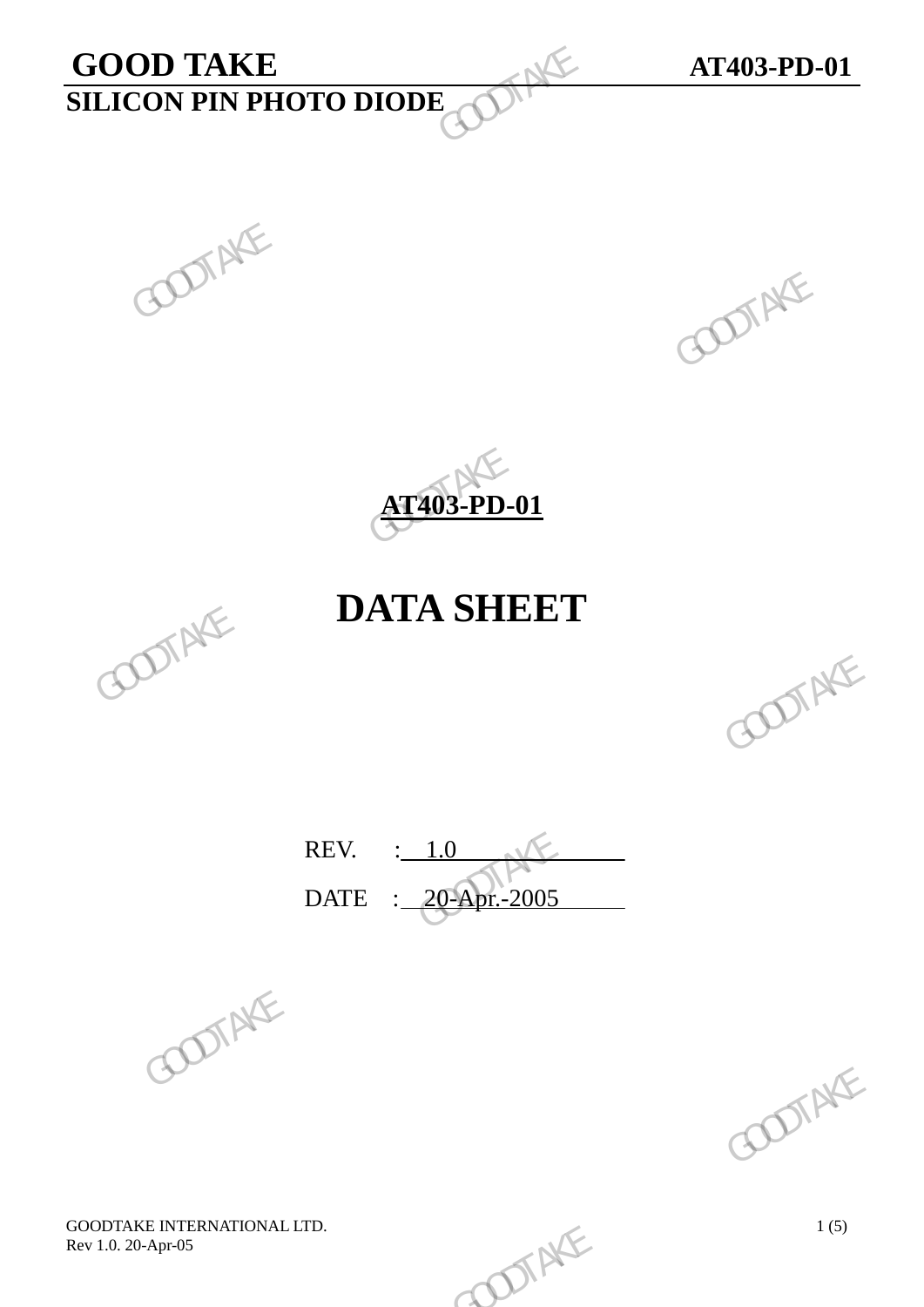## **GOOD TAKE AT403-PD-01 <b>AT403-PD-01**

## ■**FEATURES:**

■Fast Response Time.

**High Photo Sensitivity.** 

■Fast Switching Time.

■Visible Light Cut-Off Type.

■ Lead Free product, in compliance with RoHS.

### ■**DESCRIPTIONS:**

■AT403-PD-01 is a high speed and high sensitive silicon PIN photodiode with GOOD TAKE<br>
FEATURES:<br>
Fast Response Time.<br>
High Photo Sensitivity.<br>
Fast Switching Time.<br>
Wisible Light Cut-Off Type.<br>
Lead Free product, in compliance with RoHS.<br>
DESCRIPTIONS:<br>
AT403-PD-01 is a high speed and high sensit

exceptionally stable characteristics and high illumination sensitivity.

■Mounted in 5mm diameter and black epoxy package.



■High Speed Photo Detector. Security System. ■Camera. ■ **INTERNAL CIRCUIT: Example Example Solution**<br> **Example Secure Secure Secure Secure Secure Secure Secure Secure Secure Secure Secure Secure Secure Secure Secure Secure Secure Secure Secure Secure Secure Secure Security System.<br>
Connect and** Security System.<br>
Camera.<br>
INTERNAL CIRCUIT:<br>  $\frac{0.6}{0.5}$ <br>
Anode<br>  $\frac{0.5}{2.54}$  Cathode<br>
Anode<br>  $\frac{2.54}{0.5}$  Cathode<br>
BOTTOM VIEW<br>
BOTTOM VIEW Anode<br>  $2.54$  Cathode<br>  $2.54$  Cathode<br>  $-3.52 - 0.5$ <br>
BOTTOM VIEW<br>
BOTTOM VIEW<br>  $\therefore$  BOTTOM VIEW<br>
SULTER SULTANT SULTER SULTER SULTER SULTER SULTER SULTER SURVEY SURVEY SURVEY SURVEY SURVEY SURVEY SURVEY SURVEY SURVEY SUR



GOODTAKE INTERNATIONAL LTD.  $2(5)$ <br>Rev 1.0. 20-Apr-05 Rev 1.0. 20-Apr-05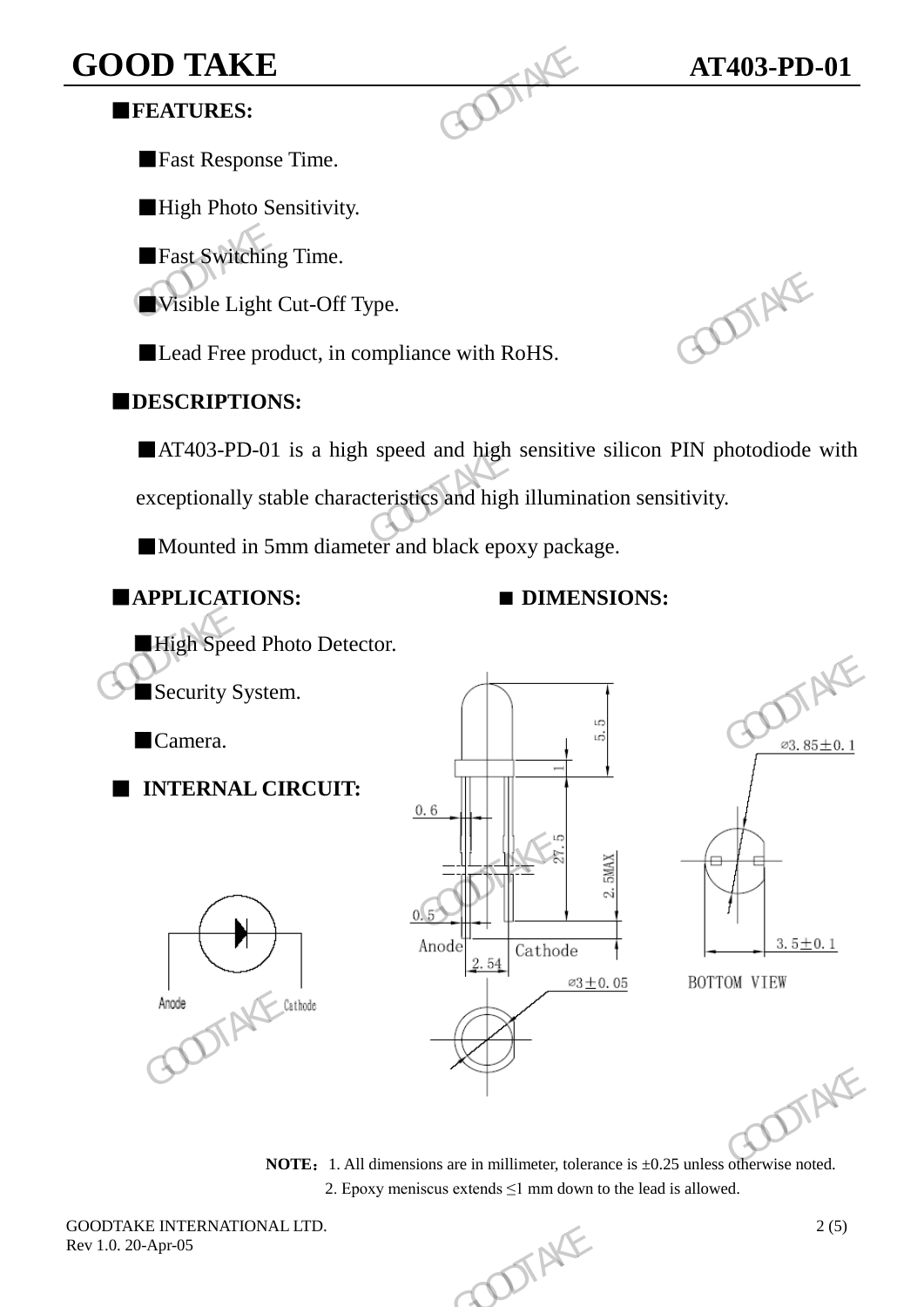## ■**ABSOLUTE MAXIMUM RATINGS AT Ta=25**℃

| <b>GOOD TAKE</b>                                                           |                |                |                    |                                       | <b>AT403-PD-01</b> |    |                                   |
|----------------------------------------------------------------------------|----------------|----------------|--------------------|---------------------------------------|--------------------|----|-----------------------------------|
| ■ABSOLUTE MAXIMUM RATINGS AT Ta=25°C                                       |                |                |                    |                                       |                    |    |                                   |
| Parameter                                                                  |                |                | Symbo1             | Ratings                               |                    |    | Unit                              |
| Power Dissipation                                                          |                | P <sub>D</sub> | 100                |                                       |                    | mW |                                   |
| Reverse Breakdown Voltage                                                  |                | $V_{(BR)}$     | 60                 |                                       |                    | V  |                                   |
| Operating Temperature                                                      |                | Topr           | $-40$ ~+85         |                                       |                    |    |                                   |
| Storage Temperature                                                        |                | Tstg           | °C<br>$-55 - +100$ |                                       |                    |    |                                   |
| Soldering Temperature                                                      |                |                | T <sub>so</sub> 1  | 270°C for 6 sec Max $(2mn$ from Body) |                    |    |                                   |
| <b>TYPICAL ELECTRICAL &amp; OPTICAL CHARACTERISTICS</b> $(Ta=25^{\circ}C)$ |                |                |                    |                                       |                    |    |                                   |
| Parameter                                                                  | Symbo1         | Min.           | Type               | Max.                                  | Unit               |    | Test Condition                    |
| Reverse Light<br>$C_{11}$ and $\sim$ +                                     | I <sub>L</sub> |                | 42                 |                                       | μA                 |    | $V_R = 5V$ Ee=1mW/cm <sup>2</sup> |

## ■**TYPICAL ELECTRICAL & OPTICAL CHARACTERISTICS**(**Ta=25**℃)

| Operating lemperature        |                           |      | 10pr |      | $-40$ ~+85                | C                                                                 |
|------------------------------|---------------------------|------|------|------|---------------------------|-------------------------------------------------------------------|
| Storage Temperature          |                           |      | Tstg |      | $-55 - +100$              | $^\circ \! \! \mathrm{C}$                                         |
| Soldering Temperature        |                           |      | Tsol |      |                           | 270°C for 6 sec Max $(2mn$ from Body)                             |
|                              |                           |      |      |      |                           | <b>TYPICAL ELECTRICAL &amp; OPTICAL CHARACTERISTICS (Ta=25°C)</b> |
| Parameter                    | Symbol                    | Min. | Type | Max. | Unit                      | Test Condition                                                    |
| Reverse Light<br>Current     | ${\bf I}$                 |      | 42   |      | $\mu\hbox{A}$             | $V_R = 5V$ Ee=1mW/cm <sup>2</sup>                                 |
| <b>Reverse Dark Current</b>  | $\mathbf{I}_{\mathbf{D}}$ |      |      | 10   | nA                        | $V_R = 10V$ Ee=OmW/cm <sup>2</sup>                                |
| Reverse Breakdown<br>Voltage | $V_{(BR)}$                | 33   |      |      | $\boldsymbol{\mathrm{V}}$ | $I_R = 100\mu A$<br>$Ee = 0mW/cm2$                                |
| <b>Rise Time</b>             | <b>Tr</b>                 |      | 40   |      | nS                        | $V_R = 20V$                                                       |
| <b>Fall Time</b>             | $\mathrm{T_{f}}$          |      | 40   |      | nS                        | $\lambda p = 850$ nm<br>$R_L = 50\Omega$                          |
| <b>Forward Voltage</b>       | $\mathbf{V}_\mathbf{F}$   |      |      | 1, 2 | $\boldsymbol{\mathrm{V}}$ | $IF=1mA$                                                          |
|                              |                           |      |      |      |                           | $V_R = 5V$                                                        |
| <b>Total Capacitance</b>     | $C_{T}$                   |      | 21   |      | pF                        | $Ee = 0mW/cm2$                                                    |
|                              |                           |      |      |      |                           | $f=1.0$ MHz                                                       |
| POOTAKE                      |                           |      |      |      |                           | POOTAKE                                                           |
|                              |                           |      |      |      |                           |                                                                   |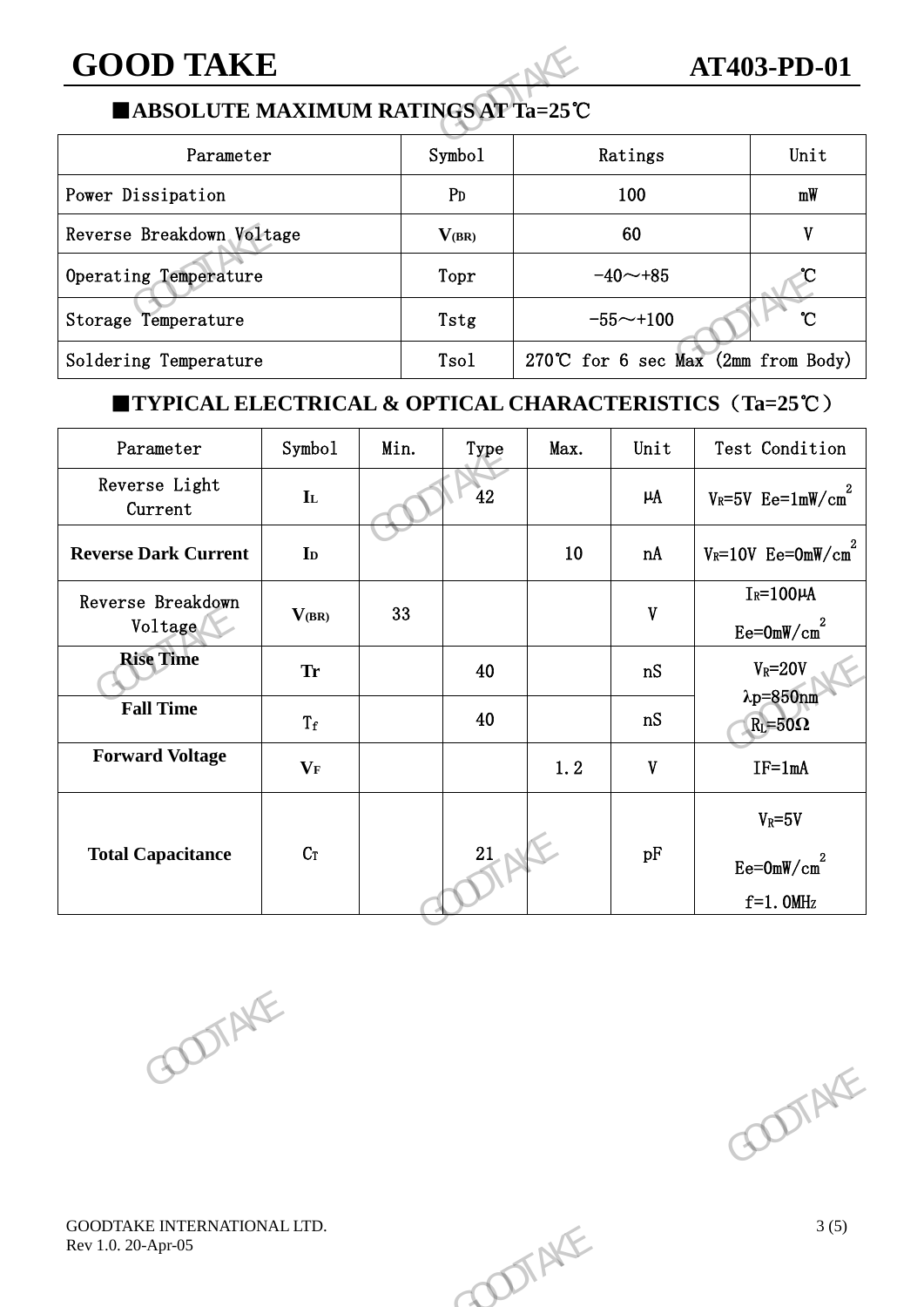**GOOD TAKE AT403-PD-01**

## ■**RELIABILITY TEST ITEMS AND CONDITIONS**:

| <b>GOOD TAKE</b>                                                  |                                                             | <b>AT403-PD-01</b>         |                                                |                              |
|-------------------------------------------------------------------|-------------------------------------------------------------|----------------------------|------------------------------------------------|------------------------------|
|                                                                   |                                                             |                            |                                                |                              |
| <b>Item</b>                                                       |                                                             | <b>Test</b><br>Hours/Cycle | <b>Sample</b><br>Quantity                      | <b>Test</b><br><b>Result</b> |
| <b>Solder Heat</b>                                                | TEMP: $270^{\circ}\text{C} \pm 3^{\circ}\text{C}$           | <b>10 SEC</b>              | 11 pcs                                         | 0 DEFECT                     |
| <b>Temperature Cycle</b>                                          | H:+85°C 60min<br>10min<br>$L: -25^{\circ}C$ 60min           | 16 cycles                  | 22 pcs                                         | 0 DEFECT                     |
| <b>Thermal Shock</b>                                              | $H: +85^{\circ}C$ 30min<br>30sec<br>$L: -25^{\circ}C$ 30min | 10 cycles                  | 11 pcs                                         | 0 DEFECT                     |
| <b>High Temperature</b><br><b>Storage</b>                         | TEMP: $+85^{\circ}$ C                                       | <b>1000 HRS</b>            | 22 pcs                                         | 0 DEFECT                     |
| <b>Low Temperature</b><br><b>Storage</b>                          | TEMP: -25°C                                                 | <b>1000 HRS</b>            | 22 pcs                                         | 0 DEFECT                     |
| <b>High Temperature</b><br><b>High Humidity</b><br><b>Storage</b> | 85℃/93% RH                                                  | <b>1000HRS</b>             | 22 pcs                                         | 0 DEFECT                     |
|                                                                   |                                                             |                            |                                                | <b>DOTAKE</b>                |
|                                                                   |                                                             | <b>Test Conditions</b>     | <b>ERELIABILITY TEST ITEMS AND CONDITIONS:</b> |                              |